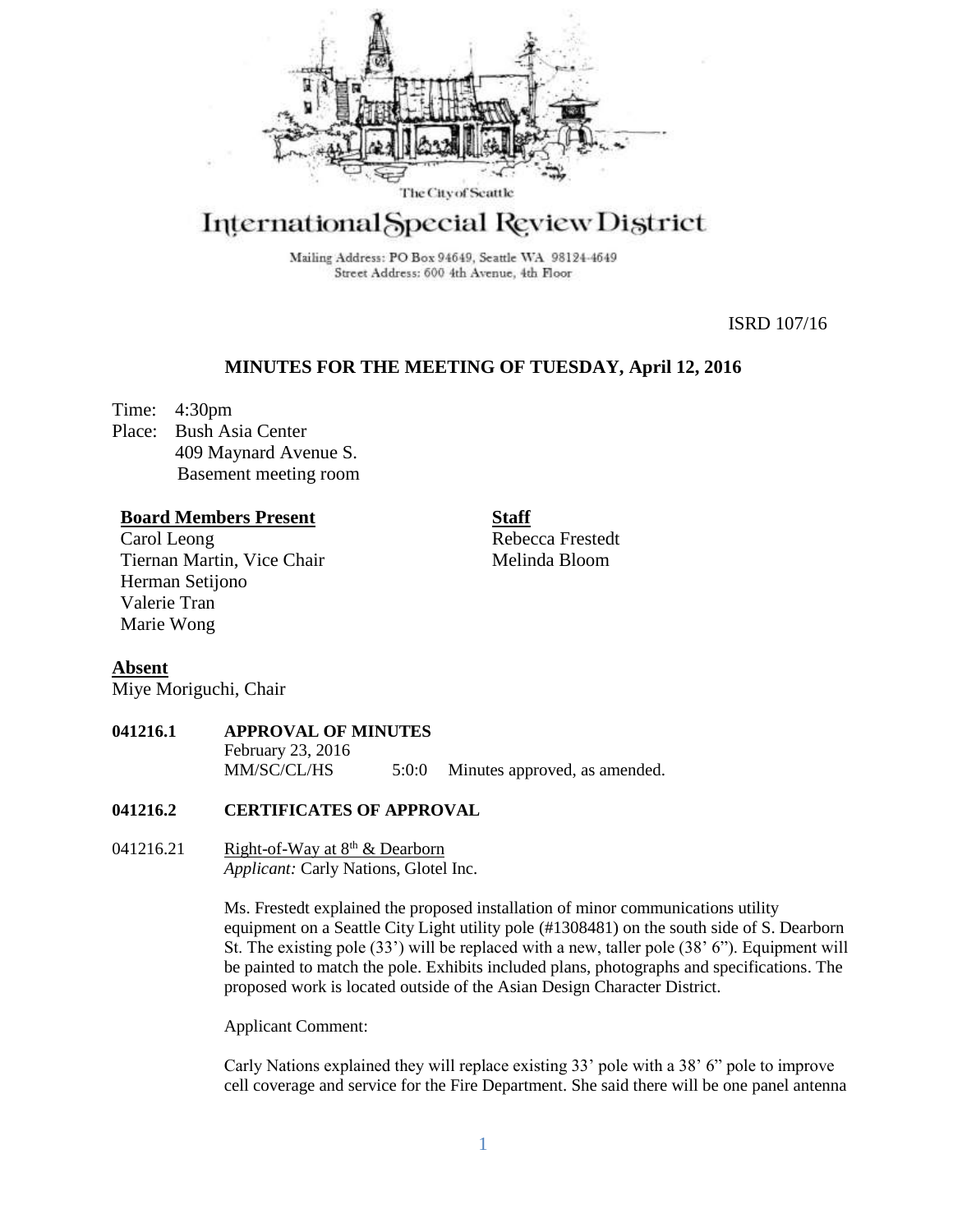on top;  $2' \times 2'$  enclosure will be painted brown to blend with utility pole. She said it is so small it won't adversely impact the area and it will be painted brown to match pole.

Mr. Setijono asked if the box will be 12' 6" above ground.

Ms. Nations said it will be – per code.

Mr. Martin asked if it is a permanent installation.

Ms. Nations said it is and she noted they are moving toward smaller, less obtrusive equipment to prevent the need for larger facilities elsewhere. She said the Fire Department uses cell phones etc. for internal communications.

Public Comment: There was no public comment.

Ms. Frestedt said the location and pole seems appropriate; minimization of equipment is positive.

Action: I move that the International Special Review District Board recommend approval of a Certificate of Approval for street use, as proposed.

The Board directs staff to prepare a written recommendation of approval, based on consideration of the application submittal and Board discussion at the April 12, 2016 public meeting, and forward this written recommendation to the Department of Neighborhoods Director.

This action is based on the **following applicable sections of the International Special Review District Ordinance and District Design Guidelines:** 

**SMC 23.66.030 – Certificates of approval – Application, review and appeals SMC 23.66.334 – Streets and Sidewalks**

#### **Secretary of the Interior's Standards #10**

MM/SC/HS/CL 5:0:0 Motion carried.

041216.22 Hirabayashi Place 442 S. Main St. *Applicant*: Joann Ware, InterimCDA

*Ms. Tran, who is employed by InterimCDA, recused herself.*

Ms. Frestedt explained the proposed installation of two (2) 15-min. load zones from 8 AM – 8 PM and one (1) 3-min. passenger load zone 24/7. Exhibits included plans and photographs. She said the Board recommended a Certificate of Approval for Signage and Design for site artwork in March 2016. Use and Final Design of the new construction was approved in March 2014.

Applicant Comment: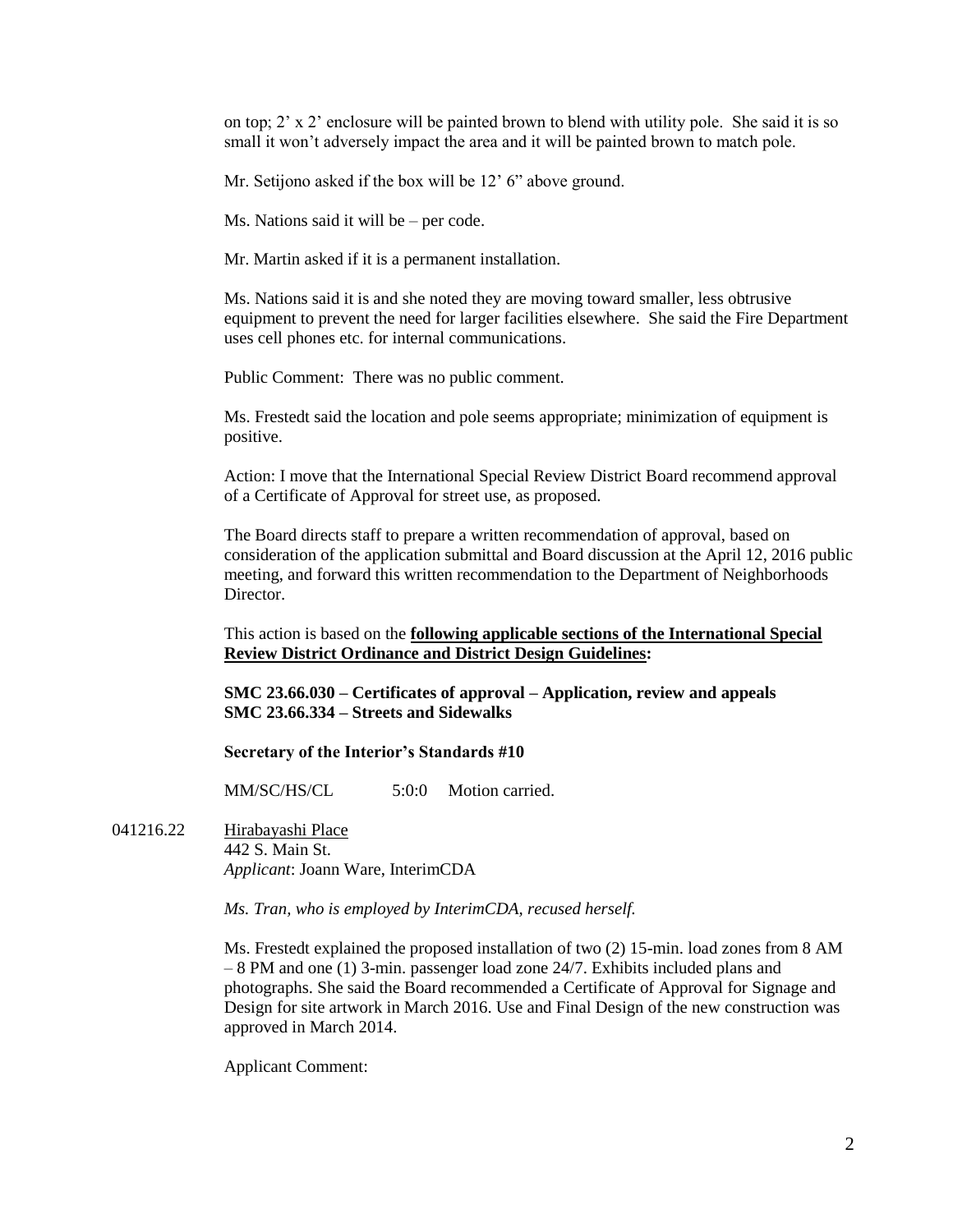Joann Ware, InterimCDA, explained the new development will have a 6000 square foot child care center but no parking; she said Main is the only opportunity for drop off zone. She said that they propose two 15-minute load zones for use by the school and also noted one three-minute passenger load zone will be a nice addition for the elders in the building.

Ms. Leong and Mr. Setijono both questioned if this was enough and said more was needed for classrooms and elderly.

Ms. Ware said there isn't much parking left and it is a fine balance for residents. She said it is conditional and temporary because a bike lane is planned there; if that happens they may move it around the corner on  $5<sup>th</sup>$ .

Mr. Martin asked when the bike lane would go in.

Ms. Frestedt said in a couple years.

Ms. Leong said there is a lot of new construction in the neighborhood and the issue of no parking in developments; she asked how to address lack of parking.

Public Comment: There was no public comment.

Board Discussion:

Board members determined they had enough information to make a decision.

Action: I move that the International Special Review District Board recommend approval of a Certificate of Approval for street use, as proposed.

The Board directs staff to prepare a written recommendation of approval based on considering the application submittal and Board discussion at the April 12, 2016 public meeting, and forward this written recommendation to the Department of Neighborhoods **Director** 

This action is based on the following:

#### **The proposed work meets the applicable sections of the International Special Review District Ordinance and District Design Guidelines:**

**SMC 23.66.030 – Certificates of approval – Application, review and appeals SMC 23.66.334 – Streets and Sidewalks**

#### **Secretary of the Interior's Standards #10**

MM/SC/CL/HS 4:0:1 Motion carried. Ms. Tran recused herself.

Ms. Frestedt said that no parking is required and acknowledged that there are multiple demands for uses on street.

Ms. Leong added that public parking and loading is one way to address the demand. She said that developers should consider that and incorporate parking so that small businesses aren't penalized.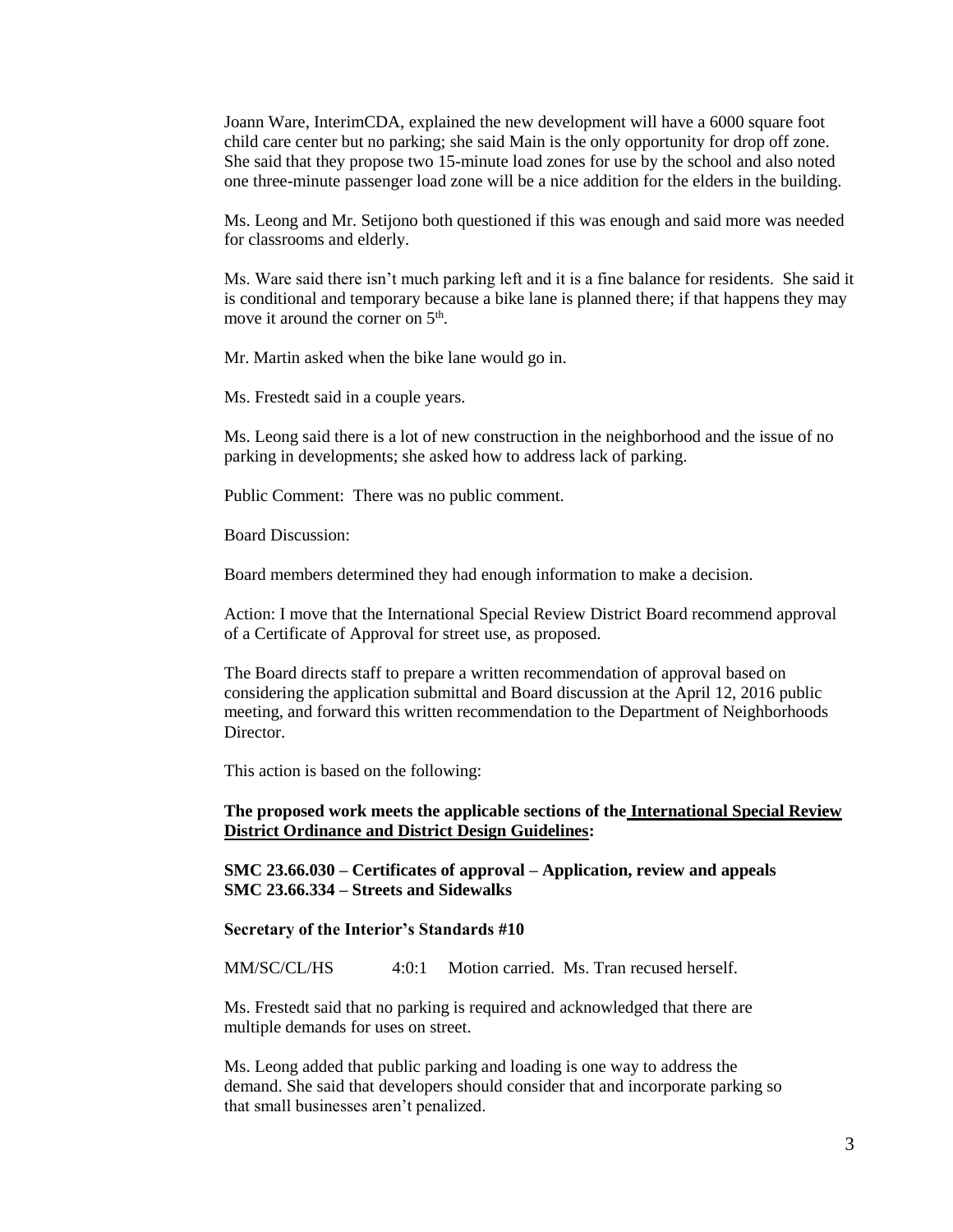The following was reviewed out of agenda order.

#### **041216.4 BOARD BUSINESS**

Ms. Frestedt requested Financial Impact Statement forms from board members. She reported that Stephanie Hsie has been selected as new board member pending confirmation by City Council. She said that there is a proposed development at  $12<sup>th</sup>$  and Jackson, outside of the boundaries of the ISRD and there has been request for ISRD weigh in; it is a significant development and big impact on the area. A courtesy informational briefing by the developer will be scheduled for a future meeting.

041216.23 New Century Tea Gallery 416 Maynard Ave. S. *Applicant:* Ching Chan, SCIDPDA

> Ms. Frestedt explained the proposed installation of a wooden painted wall sign with projecting ½" PVC lettering in English and Chinese. Dimensions: approx. 3' 9" h x 11'10"w. She said the proposed installation of a cedar frame awning is to be installed above the wall sign. Alternate cladding options will be presented for discussion. No illumination is proposed. Exhibits included plans and photographs. The Atlas Hotel was constructed in 1920. It is a contributing building located within the Asian Design Character District. The sign will replace a non-compliant banner.

#### Applicant Comment:

Ching Chan, SCIDPDA, explained this is one of three façade improvement projects funded by Office of Economic Development (OED); it will help tidy the storefront and help to attract more patrons. She said she has been working with business and property owner. She said that Robyn Mah, structural engineer from I.L. Gross, was hired to look into the feasibility of installing the awning into the building. She said they did some preliminary investigation to see what is behind the banners without much luck. She said that the proposed cedar wood panel will be painted dark brown, with the name of the store in Chinese and English text; the sign was selected to go well with the historic character of the District and the building. She said the owner initially wanted a tile awning that looked like the one at Deng's Art Studio. She said they worked with the owner in the design of an appropriate awning.

Josh Brevoort, Zero +, explained that the building exterior is concrete with wood frame floor. He said it is difficult to determine it the upper floor window sill is solid; if solid they will drill in to it but if not they will span across. He said the clerestory windows were removed and there is a dropped ceiling inside so it is not possible to expose it at this time. He said the awing will have a cedar wood frame. He said the owner wanted traditional awning but they don't have the funding or structural support for that style of awning. He said there is metal that looks tile like; owner wants green tile. Options considered including cedar shingles or panels. The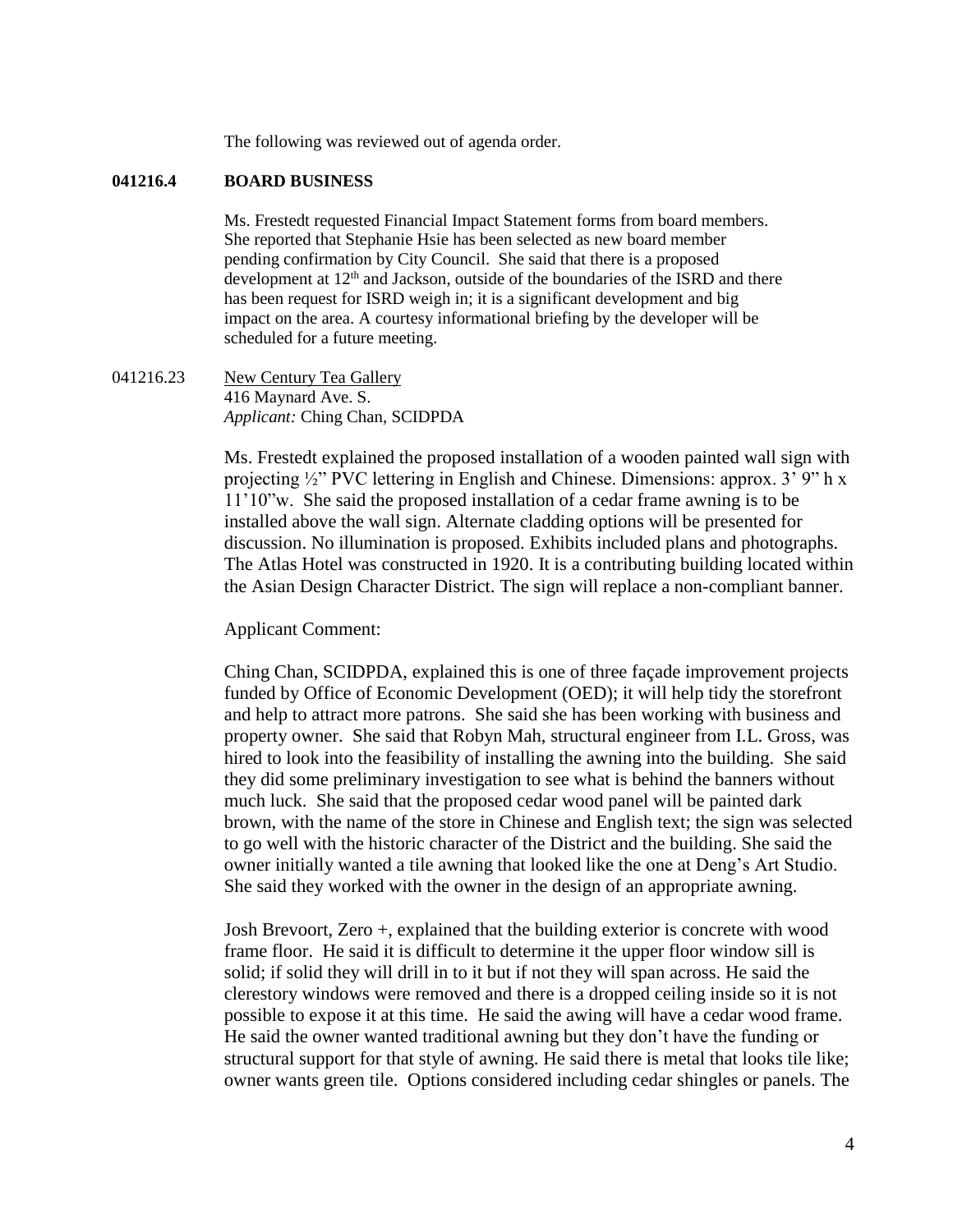preferred material is sheet metal for durability. He said they would put the awning over the business door only and not span over the full bay.

Ms. Frestedt asked about runoff.

Mr. Brevoort said the original had gutter. He said they decided to let this just sheet off the edge.

Ms. Setijono said it is a nice design, but birds love them; he asked about how they would deal with bird droppings.

Mr. Brevoort said that pigeon spikes could be used.

Ms. Frestedt suggested looking at alternatives to pigeon spikes because it changes the form.

Mr. Martin asked if the sign would be green.

Ms. Chan said that they decided to just use gold. She said they will use a plank for the sign – laser cut PVC characters and attach characters to the board; raised letters will be painted gold with the background brown. She said they wanted the colors to tie with the business.

Mr. Leong noted the traditional writing with old fashioned calligraphy.

Ms. Wong asked about illumination and how it will look at night.

Ms. Chan said currently the entry is recessed and there is light in the ceiling there. She said as part of the project they've considered adding sconces to the building (requiring separate approval). Responding to questions she explained that the awning will have metal top that looks like tile; this was owner's preference over metal or cedar shakes.

Mr. Setijono asked how they will treat the end.

Mr. Brevoort said they will put flashing at edge. They will use just a little piece of cedar trim to finish it off. He said given the slope the top is not real visible; the scallops are visible at edge and they could paint the underside.

Public Comment: There was no public comment.

Board Discussion:

Ms. Frestedt said there are some assembly and construction questions and said the board should determine if there is enough information to make a decision.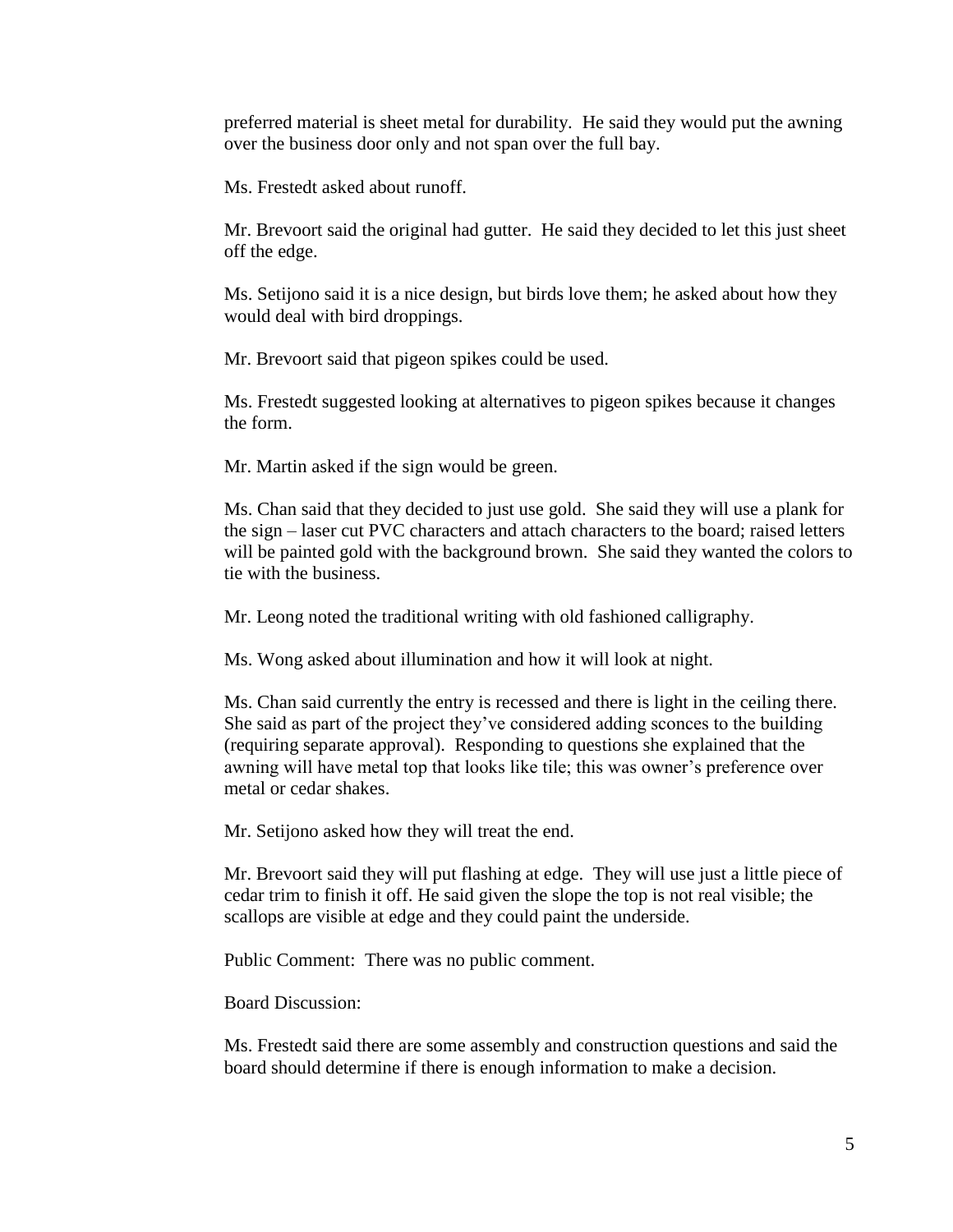Mr. Setijono said that the signage is not an issue. He said he would support the scalloped tile and that he's concerned about pigeons roosting.

Ms. Tran agreed and said she preferred the metal tile painted underneath. She said the sign is appropriate.

Mr. Martin said he supports the sign and needs more information on the front edge of the awning. He said he preferred the tile  $-$  it is the best, durable and it references traditions.

Ms. Leong said she had no problem with the sign. She said the supported the owner's preferred canopy material and said the underside should be painted to match. She recommended conditioning the motion on remediation of pigeon dropping issue.

Ms. Wong said that the metal option looks traditional without creating a false sense of historicism.

Action: I move that the International Special Review District Board recommend approval of a Certificate of Approval for signage and preferred option metal awning conditioned on applicant coming back to board with plan for pigeon remediation.

The Board directs staff to prepare a written recommendation of approval based on considering the application submittal and Board discussion at the April 12, 2016 public meeting, and forward this written recommendation to the Department of Neighborhoods Director.

This action is based on the following:

## **The proposed work meets the applicable sections of the International Special Review District Ordinance and District Design Guidelines:**

**SMC 23.66.030 – Certificates of approval – Application, review and appeals SMC 23.66.336 – Exterior building finishes**

- **A. General requirements**
- **B. Asian Design Character District**
- **1. Materials**
- **5. Awnings**

**SMC 23.66.338 - Signs**

**Design Guidelines I. Awnings and Canopies II. Storefront and Building Design Guidelines**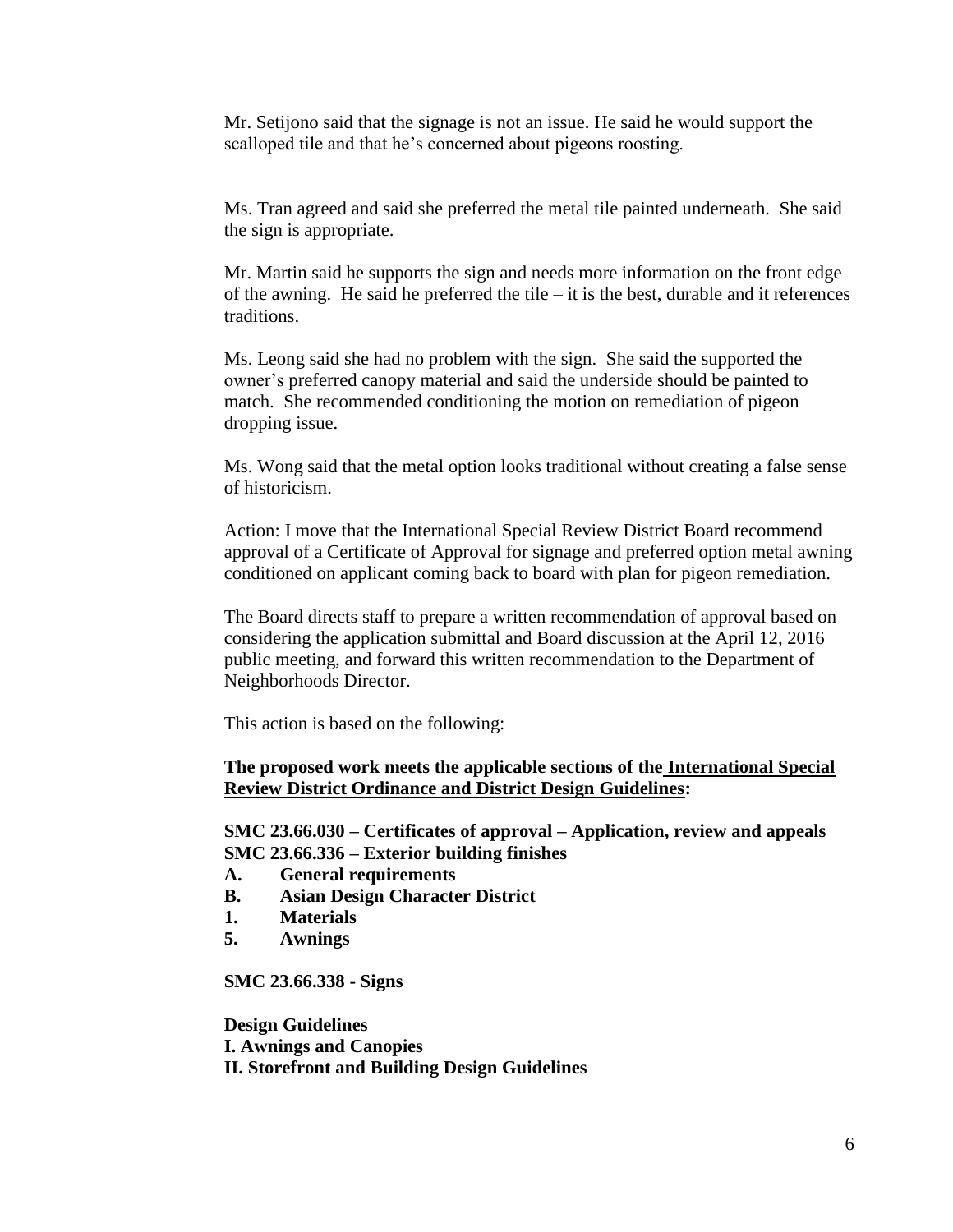## **Design Guidelines for Signs II.A. Buildings with Multiple Tenants**

### **Secretary of the Interior's Standards**

**#2.** The historic character of a property shall be retained and preserved. The removal of historic materials or alteration of features and spaces that characterize a property shall be avoided.

**#9.** New additions, exterior alterations, or related new construction shall not destroy historic materials that characterize the property. The new work shall be differentiated from the old and shall be compatible with the massing, size, scale, and architectural features to protect the historic integrity of the property and its environment.

**#10.** New additions and adjacent or related new construction shall be undertaken in such a manner that if removed in the future, the essential form and integrity of the historic property and its environment would be unimpaired.

MM/SC/CL/MW 5:0:0 Motion carried.

#### 041216.24 Hing Hay Park

414  $6<sup>th</sup>$  Ave. S.

*Applicant*: Melanie Davies, MIG SVR Group, *on behalf of Kim Baldwin, Parks*

Ms. Frestedt explained the proposed design of an artistic painted steel gateway structure, approximately 20' tall, to be installed at the southwest entry to the park and the design of five (5) assembly areas constructed of painted steel and wood. The assembly areas will function and steps and seating areas within the park. Both the gateway structure and assembly areas will feature interior illumination. Exhibits included plans, construction documents, renderings, photographs, lighting specifications and material samples. This site is located within the Asian Character Design District. The landscape architecture firm Turenscape has also been involved in the initial design of the park and gateway structure. The Board recommended approval for a Certificate of Approval for Demolition, Use and Design in May 2015. This approval included the concrete footings for the gateway, but did not include structural drawings for the gateway structure and assembly seating or signage. On September 22, 2015 the Board received a briefing on the proposed gateway and assembly seating design. Issues discussed included public safety concerns and Crime Prevention through Environmental Design (CPTED) reviews; perforation and lighting design; plans for long-term maintenance. The Board received multiple briefings on the proposed demolition of the Post Office and the design of the expanded park in 2014.

#### Applicant Comment:

Melanie Davies, MIG SVR Group, provided an overview and update of the project. She said the project is projected to be finished in August or September. She said at the last briefing in September 2015 the major comments from the Friends of Hing Hay Park (FHHP) had to do with concerns regarding safety and the size of perforations. She provided perforation samples and said the smaller perforations will be low on the sculpture and the larger ones up high to prevent climbing. She said that they took the revisions to the FHHP group and got approval from the group so that they could move forward with structural drawings. Regarding maintenance, she said that they met with the Dept. of Parks and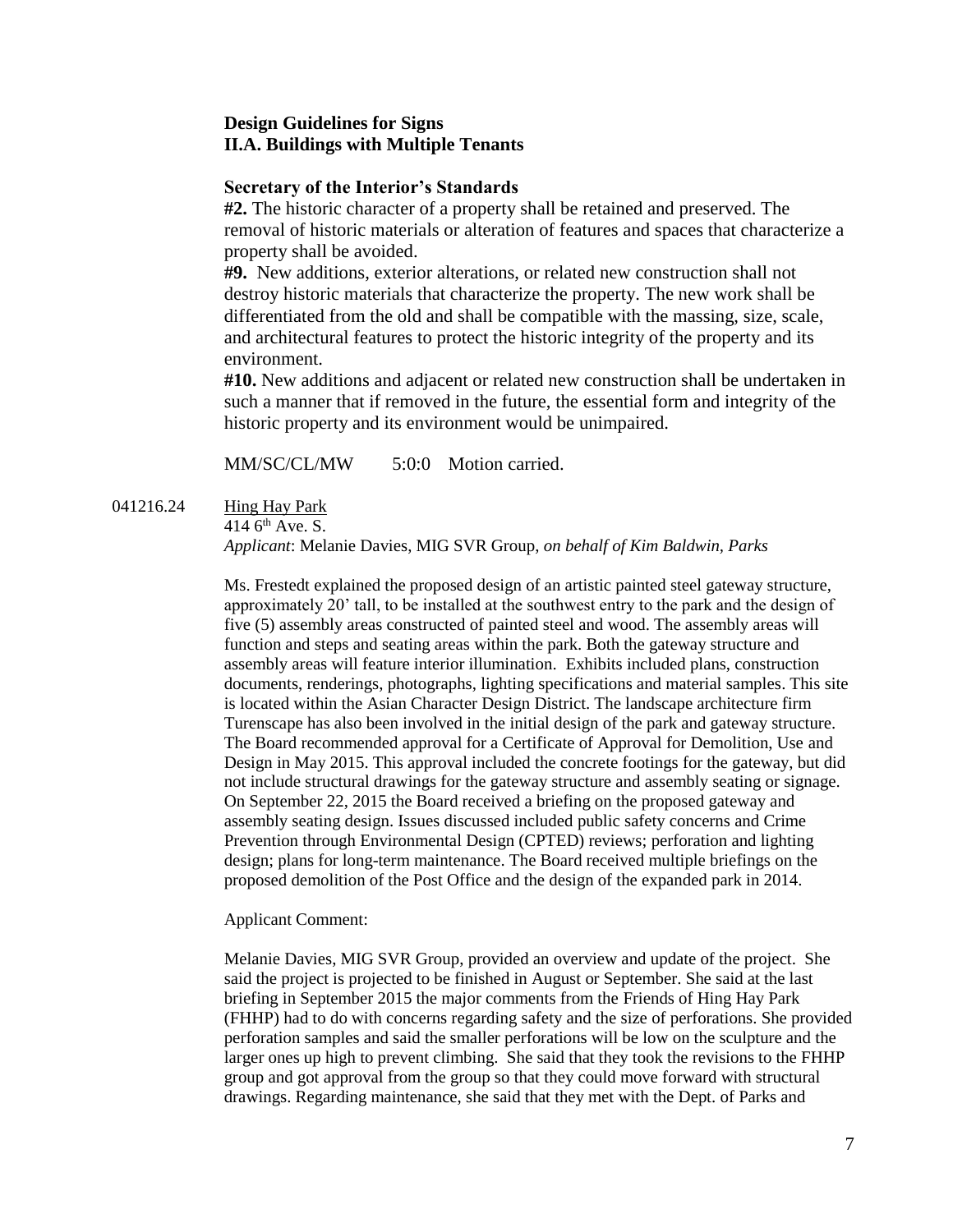Recreation (DOPAR) shop group and maintenance team. She said that the maintenance will be folded into the DOPAR budget.

Jeff Hudak, Studio Fifty50, presented via PowerPoint (full report in DON file). He said the perforation pattern is a subdued tree pattern that is more visible from a distance. He noted the two upper and two lower maintenance panels.

Ms. Frestedt asked the group to present or speak to the proposed night view.

Ms. Davies said that a rendering would be a conceptual rendering and they wouldn't be able to present an actual rendering. She pointed to an early rendering in the handout and said that it is conceptual so they provided photos of similar sculptures with light glowing like a lantern. She said the lighting designer is working on light that will bounce off the structure inside.

Mr. Hudak said the lower portion will have mounted fixtures pointing upward, and upper fixtures will direct light across the structure.

Ms. Leong asked about lights at ground level.

Mr. Hudak said it is gradient and the larger holes will show more lighting, starting at about 5' up and upwards of that the gradient will occur.

Ms. Davies showed the location of the fixture mounting bars said that each leg of the sculpture will have 20 fixtures. She said that in the assembly area they will have wood seating.

Mr. Hudak said that it will be backlit; steel skin will be perforated and  $\frac{3}{4}$ " frosted acrylic to diffuse light.

Ms. Davies said that LED tape light will be used.

In response to a question about anti-slip treatment to the assembly areas Mr. Hudak explained that the stair elements and associated rails will have a textured surface, incorporated into the paint. There will also be a perforated edge to delineate steps.

Public Comment:

Pio Dacano, FHHP, said it was a great experience of collaboration and that all ideas were taken in especially with regards to safety and climbing. He thanked the applicants for their creativity, patience and for working with the community. He said it has been a beautiful collaboration.

Ching Chan, SCIDPDA, agreed and said it has been a collaborative work. She said the community voiced concerns about public safety. She said she didn't see the latest drawings until last week and that they didn't have time to review the renderings and assure the public safety concerns have been addressed. She said she would like to do a walk through where other questions could be asked. She appreciated that there have been attempts to increase transparency. She said the group is requesting a thorough CPTED walk through between the community and designers that goes into much more detail than what was provided in the one-page summary they received.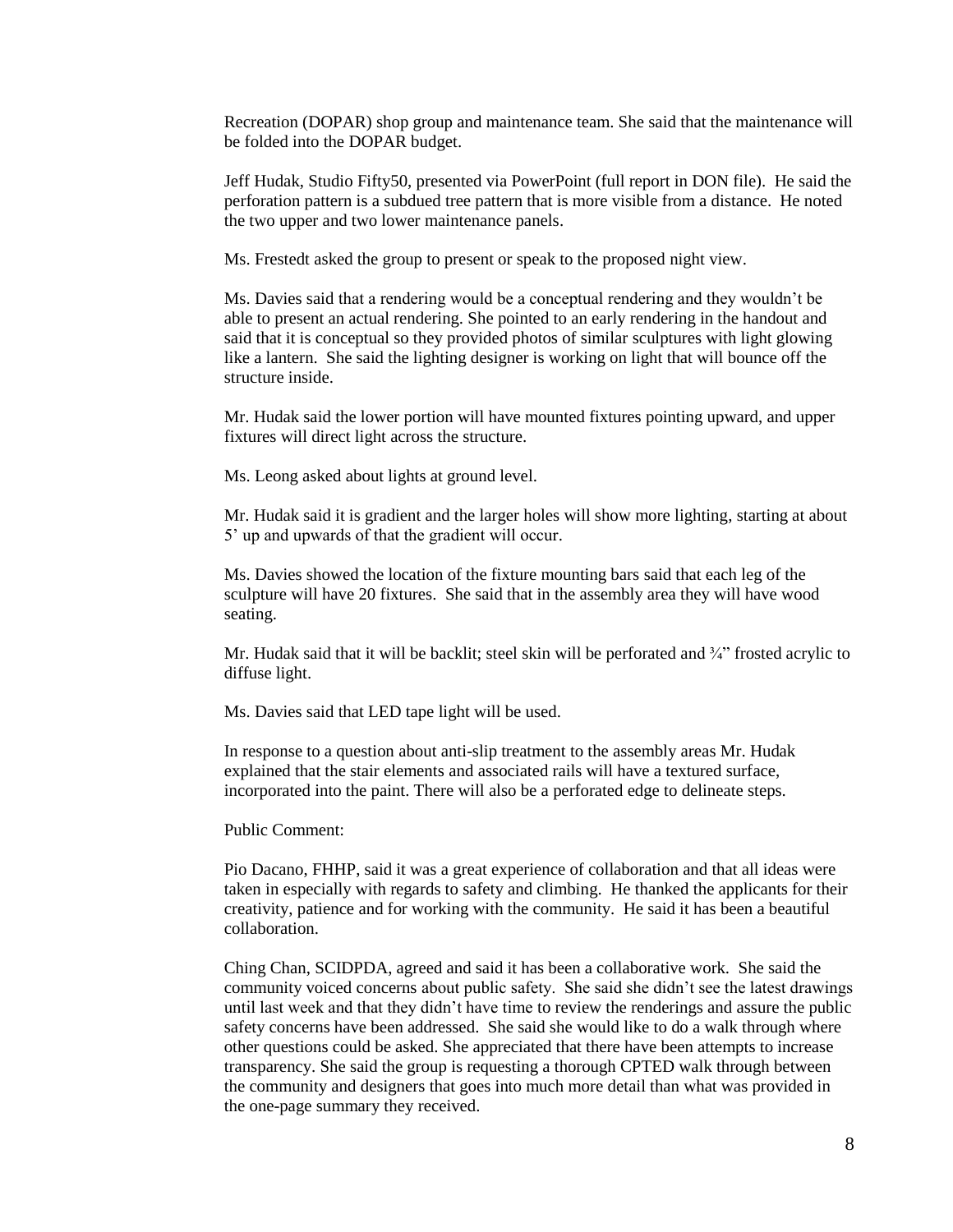Josh Brevoort asked about finish durability and the life span of the red color finish, handrails; he asked about skateboard deterrent.

Mr. Hudak said the red paint is a PVG product that has a better lifespan than tenemic. He said that no clear top coat is needed; it goes through a three-coat process and has a 25-30 year lifespan.

Mr. Brevoort asked about colorfastness and guarantee of hue; he asked if walk surface is textured.

Ms. Chan asked about hooking system for banners and movie screen.

Ms. Frestedt questioned if there are any parameters for use, control of grommets so there is no random use.

Ms. Chan asked if they could explain a bit more about the hooking system for the banners and screen.

Ms. Davies said that is a DOPAR issue; they will put up banners for events and there will be no permanent banners. She said that three hooks to allow rigging and eyehooks that rigging attaches to; banner will attach to rigging. She said that they are engineering for screen for movie viewing.

Mr. Hudak and Ms. Davies held up the cardboard panels across from each other, representing the "skin" of the gateway, so that members could look through them to test porosity.

Ms. Tran asked about wood finish.

Mr. Hudack said they will not apply a finish to the wood; if tagged the wood can be dismounted and swapped out.

Ms. Leong asked about maintenance and what is included; she mentioned bird waste.

Ms. Davies said she didn't have specific budget information. She said that the sculpture can be hosed out and cleaned out and noted they had discussed access in which to do this.

Ms. Leong asked if FHHP felt that maintenance issues were being addressed.

Ms. Chan said they didn't go into that but that questions were routed through Kim Baldwin. She said they haven't heard back. She said they would rather see money spent on activation.

Mr. Setijono asked if they had done a mock up with 1/8" sheet metal. He wondered if it could be kicked in.

Mr. Hudak said it is still fairly durable unless a car runs into it but they hadn't done destructive testing. He said the DOPAR shops didn't think it was an issue.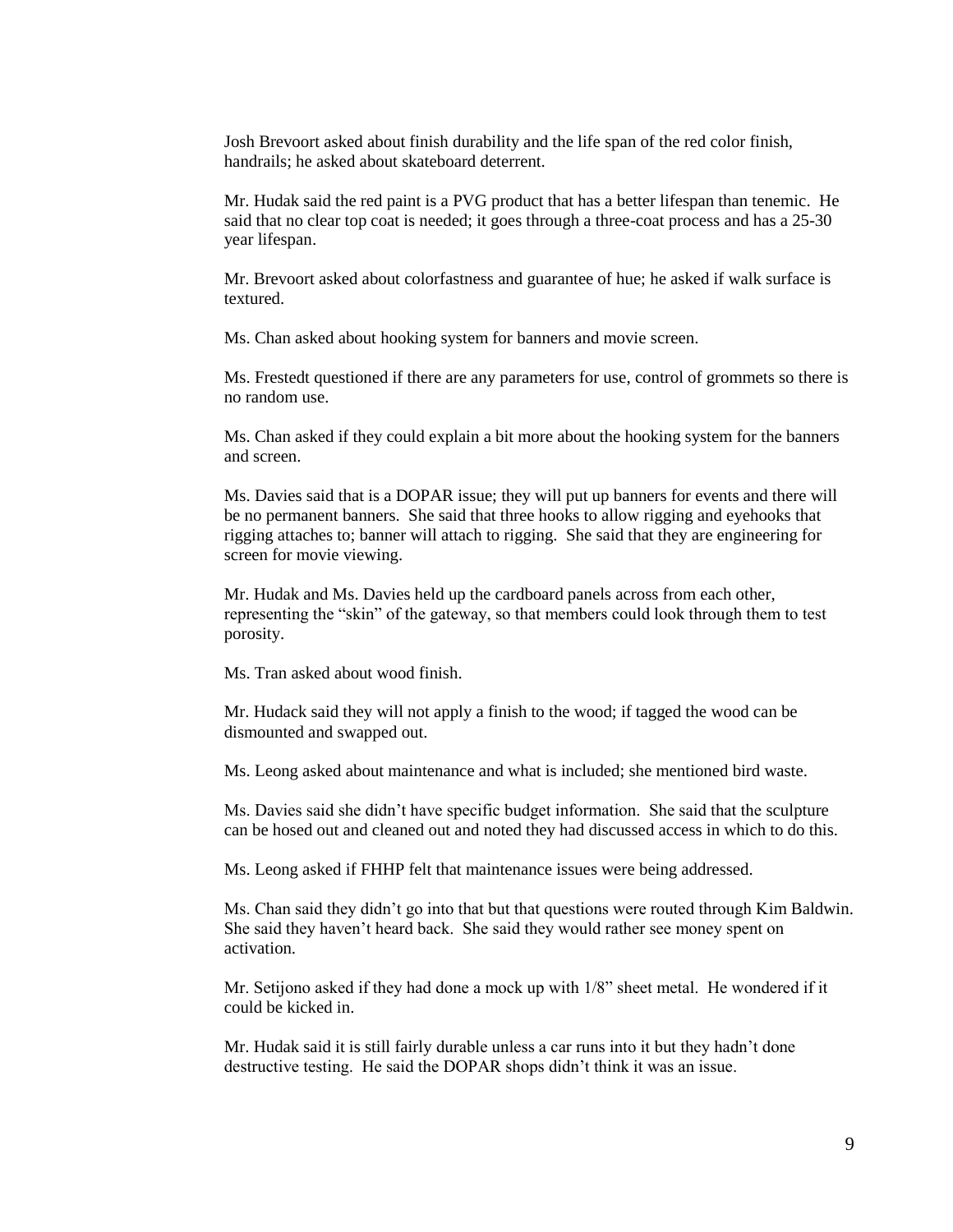Ms. Davies said the structural engineer reviewed design throughout process.

Additional Board discussion:

Ms. Leong said she's not comfortable voting on the proposal knowing that there are outstanding questions. She said that she feels there should be another discussion with the FHHP group. This is not just a gateway to the park, but it's also a gateway to the neighborhood. She suggested a coordinated meeting between the FHHP and DOPAR. She asked who will approve use of banners, event planning? How is this addressed with the BIA? Regarding public safety: She noted the Mayor's Task Force regarding Donnie Chinn murder and safety concerns and recommended that DOPAR touch base with that group. She also asked about the color sustainability, noting that it falls under the maintenance umbrella.

Mr. Martin said he was glad to see the comparison of the porosity between the first proposal and this one; he said it gives a general sense but he still needed to be convinced of safety and that people can't conceal themselves. He said it's difficult to get the sense of sightlines looking at the 3-D model. He wondered if there is a way to demonstrate this to the community. He said he doesn't understand what it would look like at night.

Ms. Davies said that the Seattle Police Dept. rep didn't seen any issues with concealment, but there were issues raised about lighting. She said they will meeting with SPD representative to talk about quality of light issues; she asked if it would be enough for her to come to board meeting.

Mr. Martin noted that changes had been made to walking and seating areas in response to board comments. He said he had no concerns with the seating areas.

Ms. Leong agreed.

Ms. Wong thanked the applicants for responding to issues that came up at last meeting and noted that Ms. Leong and Mr. Martin did a good job of summarizing and she echoes their concerns. She said it would be bad, procedurally, for the board to take action prior to a meeting with the FHHP group. She would like then to hear from the FHHP and from CPTED response to questions. Having the SPD representative attend the meeting would be helpful.

Ms. Leong said they have done an amazing job communicating and she wanted just a little more to close the gap.

Board deliberations:

Mr. Martin asked if the board had enough information to make a decision.

Ms. Tran agreed with Ms. Wong's comments and said to close the final communication with FHHP and to report back.

Mr. Martin agreed and said he would like to hear from FHHP once they've seen all the information presented to the Board. He said he would like to hear from the SPD CPTED contact, but if not possible to see visual studies to illustrate sight lines that reflects the expert's analysis. He said this is a momentous decision and we want to get it right.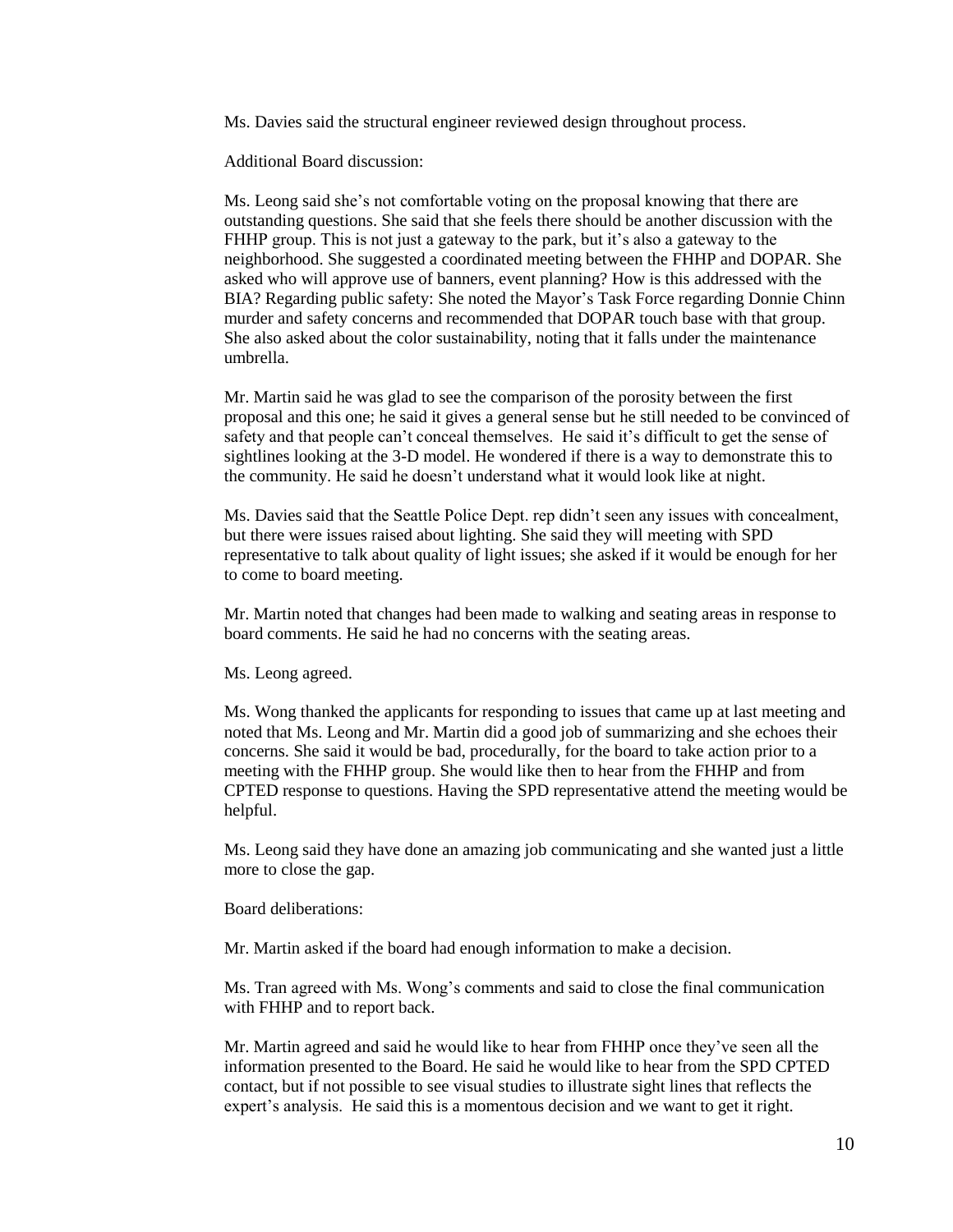Ms. Leong agreed with Mr. Martin about having the SPD reviewer come and she suggested having the applicants vet the project with the Mayor's Task Force and to revisit the FHHP. She said she would like to hear DOPAR response to maintenance plan and operationally how the installation of banners, screen, and repairs will be handled. She said she would like more information on the red metal color sustainability.

Ms. Wong said she would like to see them close the loop with FHHP and to have public safety officer or task force member talk to board; she said it is important to have their perspective. She said to develop a model and maintenance schedule and how things will be handled as issues come up.

Ms. Frestedt said the board does not appear to have enough information on the gateway but could take action on assembly area.

Mr. Martin said that since the issue is with materiality the same is used in gateway and assembly areas.

Action: I move that the International Special Review District Board recommend table this application pending receipt of the following information: meet with FHHP and come back with report; meet with Mayor's task force and come back with report; come back with sustainability review of paint and color of gateway and assembly areas; provide maintenance proposal including available including bird remediation; and provide information on who will manage signs that hang off gateway.

MM/SC/CL/VT 5:0:0 Motion carried.

Ms. Davies said they will come back with a sample piece of the metal.

#### **041216.3 BOARD BRIEFINGS**

#### 041216.31 913 S. Jackson St.

*Presenter:* Chris Olson, Nystrom + Olson Architecture Briefing on the Preliminary Design of a new 7-story mixed-use building with one level of underground parking. Proposal includes demolition of four buildings. Primary Design considers the bulk, massing and scale of the proposed new construction.

Ms. Frestedt provided context of the site and said that this is a follow up from an initial briefing that was presented in January 2016. She said that meeting focused on the proposed demolition and existing buildings and specific design elements associated with the portal along the  $10<sup>th</sup>$  Ave. S. façade. She said it would be valuable to step back and look at the context of the development before delving deeper into the massing options and how they respond to the district requirements and the Secretary of Interior Standards.

Presentation via PowerPoint (detailed report in DON file).

Keith James, Inland Real Estate, said they have been working with SCIDPDA and Interim regarding affordable housing at the site. He said they have had two meetings with community leaders in Little Saigon who stated they want as much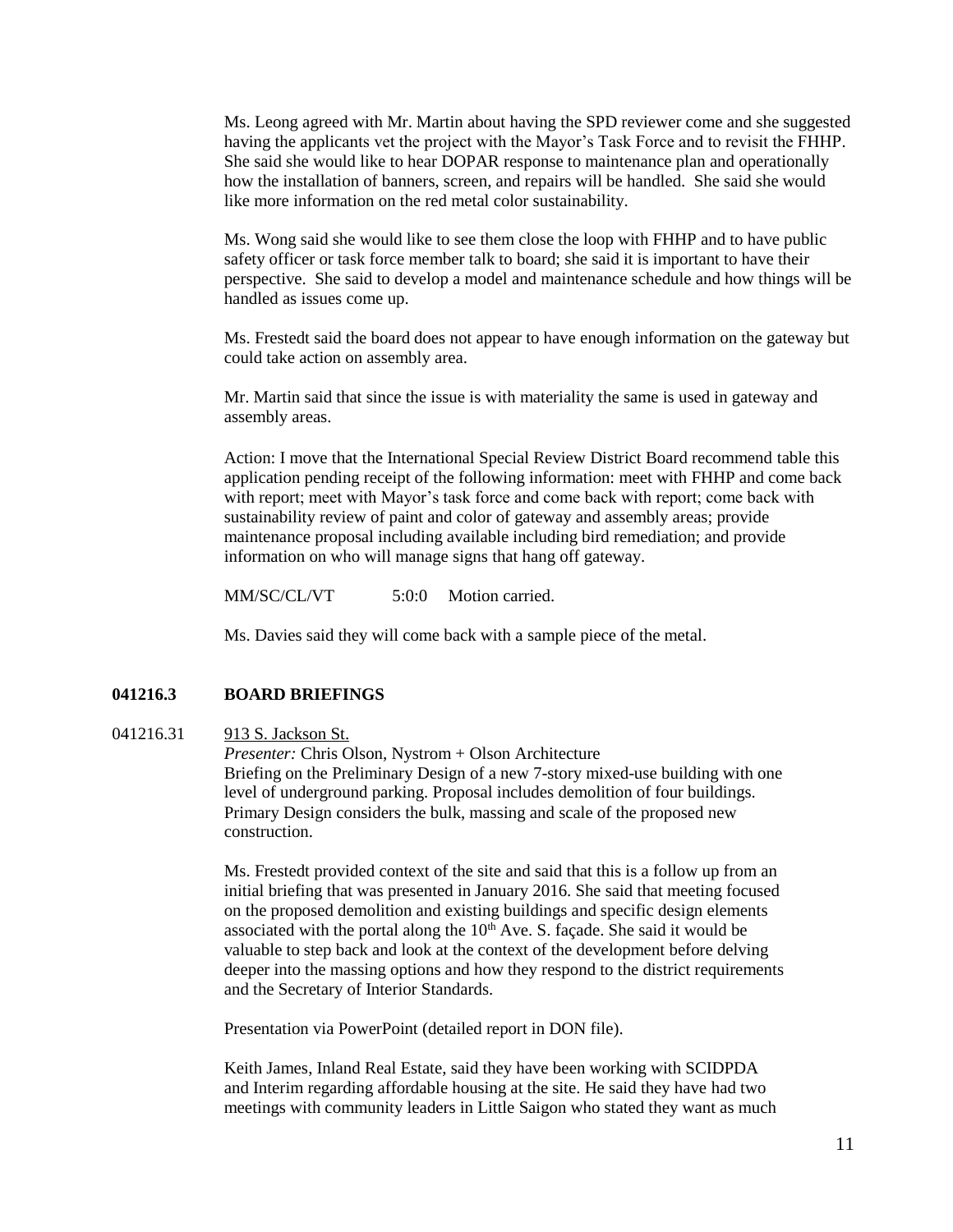retail as possible; parking; attention paid to air quality due to freeway and restaurant vents. He said that they are now proposing 8,000 square feet of retail and increased the amount of parking to 83 garage stalls and 5 parking spots at grade. He said they did sound mitigation; looked and HVAC system, including filters and air; non-operable windows. He said they looked at local air quality and added two green walls which have a positive impact on air as well as helps to meet the green factor.

Chris Olson, Nystrom + Olson, went through the presentation packet and provided context and review of neighborhood and district and noted zoning, access and transportation, notable places and spaces. He superimposed the proposed massing on the site in context with what is there. He noted the grading and said the site slopes from northeast to southwest about 14'. He noted three options for development and focused on the preferred option (C) -- Parking access of  $10<sup>th</sup>$  and Jackson for delivery - five stalls surface parking ("auto court"), retail, garage access from King.

Mr. Olson said the grade difference is 8' at the deepest portion and it grades out at bottom for retail spaces. He said in the courtyard they will have seating, planting beds, tables, chairs, gazebo. He said that parking access will be off  $10<sup>th</sup>$ with vehicles screened by plantings. Parking will be concealed under podium will accommodate public, ADA, deliveries, and will be closed at night. He said that the courtyard will be open and will act as a lightwell. He said that the auto court will be porous but will shield vehicles. He went over studies of other buildings in the district, repetitive geometric patterning, fenestration, and cues from grade level store fronts and secondary architectural references, datums, podiums and portals. He said that two facades are greater than 120' wide. He went through the proposed departures and summarized options for carving away parts of the building to break up the massing.

Public Comment:

Josh Brevoort noted the scale of the project and said that it will really set a precedent throughout the district. He said he is less concerned about the scale and massing and more concerned about street level activation and parking amenity impacts. He did not support the inclusion of parking at grade on an urban site. He expressed concern about the proposed design on the southern portion of the building, at grade. He noted that amount people camping out and said it will become a haven for tents and sleeping bags. He suggested dropping the grade and possibly lose some housing to create retail. He said that the courtyard is great and he was happy to see that. He said that it is a neighborhood of gates and screens and noted designing of artful screens. He said public space is preferred over more gates and screens.

Laurie Olson, Seattle Office of Housing, supported the project. She noted the pressure of developers for workforce housing being capped out. She asked the Board to keep in mind as reviewing.

Mike Omura, SCIDPDA, said he was working as a consultant on this project and that safety issues on South King have been raised. He suggested stepping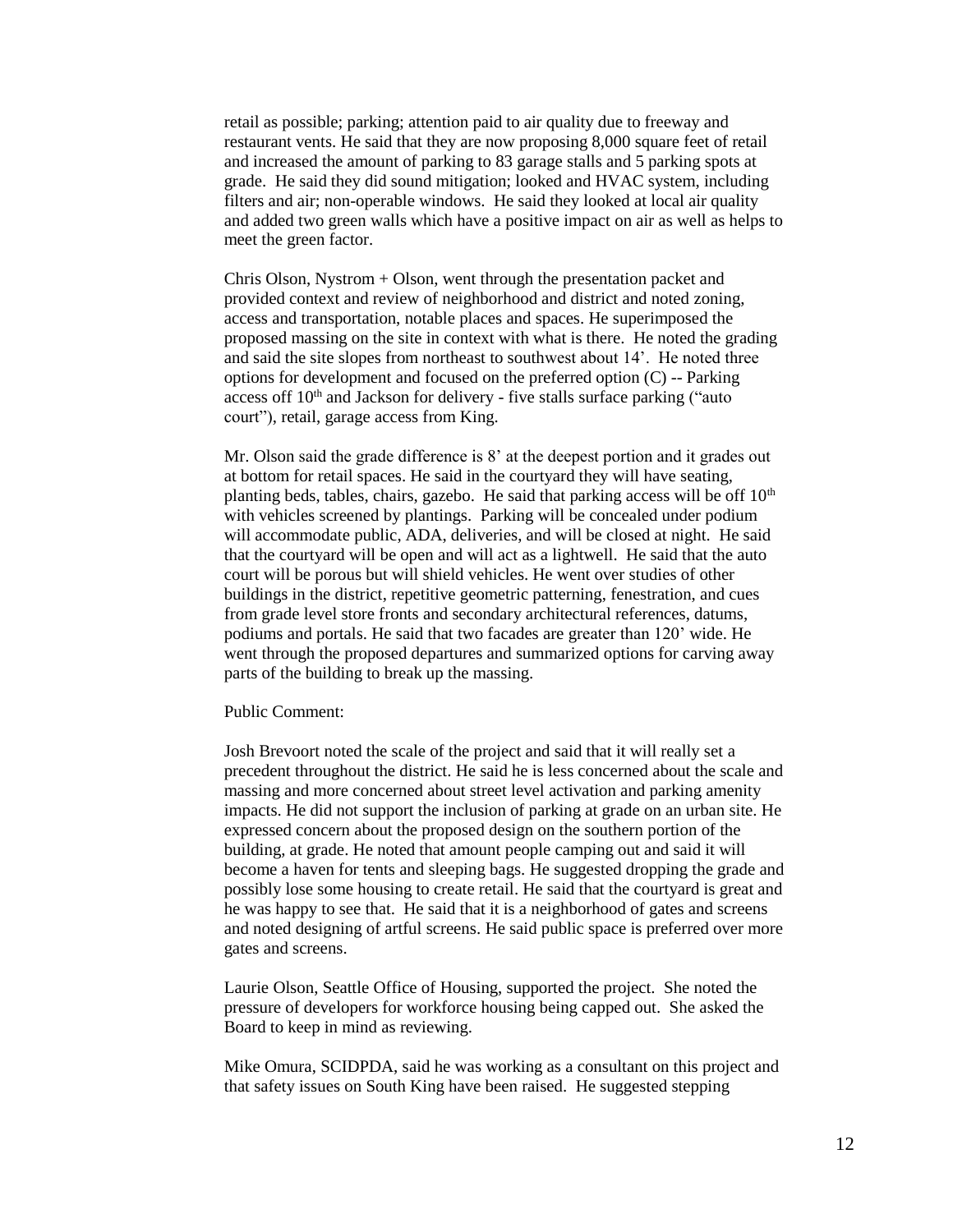commercial space as done in historic districts and raising the grade and then closing off auto court to reclaim residential.

Stephanie Hsie, community member and architect, said it is exciting to see all that is going on there. She said to pay more attention to ground level. She likes that they looked at studies and said to look more at materiality and window sizes. How will the project reflect the Chinatown International District? She said to integrate more fine textures. She asked if sun studies been done for the courtyard and units along I-5.

Board Discussion:

Ms. Tran said she was pleased they are looking at air quality and pollution and said it is important to keep investigating. He said that Puget Sound Clean Air might have a monitor and be able to provide tips and advice.

Mr. James said they haven't done that level yet.

Mr. Martin noted comments that Little Saigon community members wanted more commercial space.

Mr. James said they have heard the request for smaller commercial businesses at street level.

Mr. Martin said that sinking below grade is a challenging design task especially on this site and King Street frontage. He said he agrees with Mr. Omura's comments and recommended creating a more historical stepped configuration to the storefronts at grade. He suggested working further to break down massing. He said he supports departure, but without any specific design would be hard to weigh in on specifics. He said to think of the pedestrian experience. He expressed concern about mixing vehicles and pedestrians with the auto court. He said preferred a use that showcases the courtyard but doesn't mix cars and pedestrians. He said to think about street activation and pedestrian safety.

Ms. Leong said she was excited to see development in the area. She expressed concern with car garage located off of S. King St. and said that King and Jackson are very busy as entrances and exits to the neighborhood. She preferred options A and B with garage entrance off  $10<sup>th</sup>$ , from a traffic standpoint.

Mr. James said the way the grade is on the site they have entry at the low end where the grade is the lowest. If coming in at auto court the ramps would have to be very steep and it would chew into the courtyard. He said the auto court is for deliveries, mail.

Responding to questions Mr. James said they had done a traffic study as part of MUP submittal and will bring it next time.

Ms. Leong noted the pedestrian experience and said it is not well lit. She noted tents under freeway and said to add lots of lighting; she said lighting has always been an issue there. She said to add a signage plan and noted it is important to small businesses. She said to be aware of being in the district and of its history;